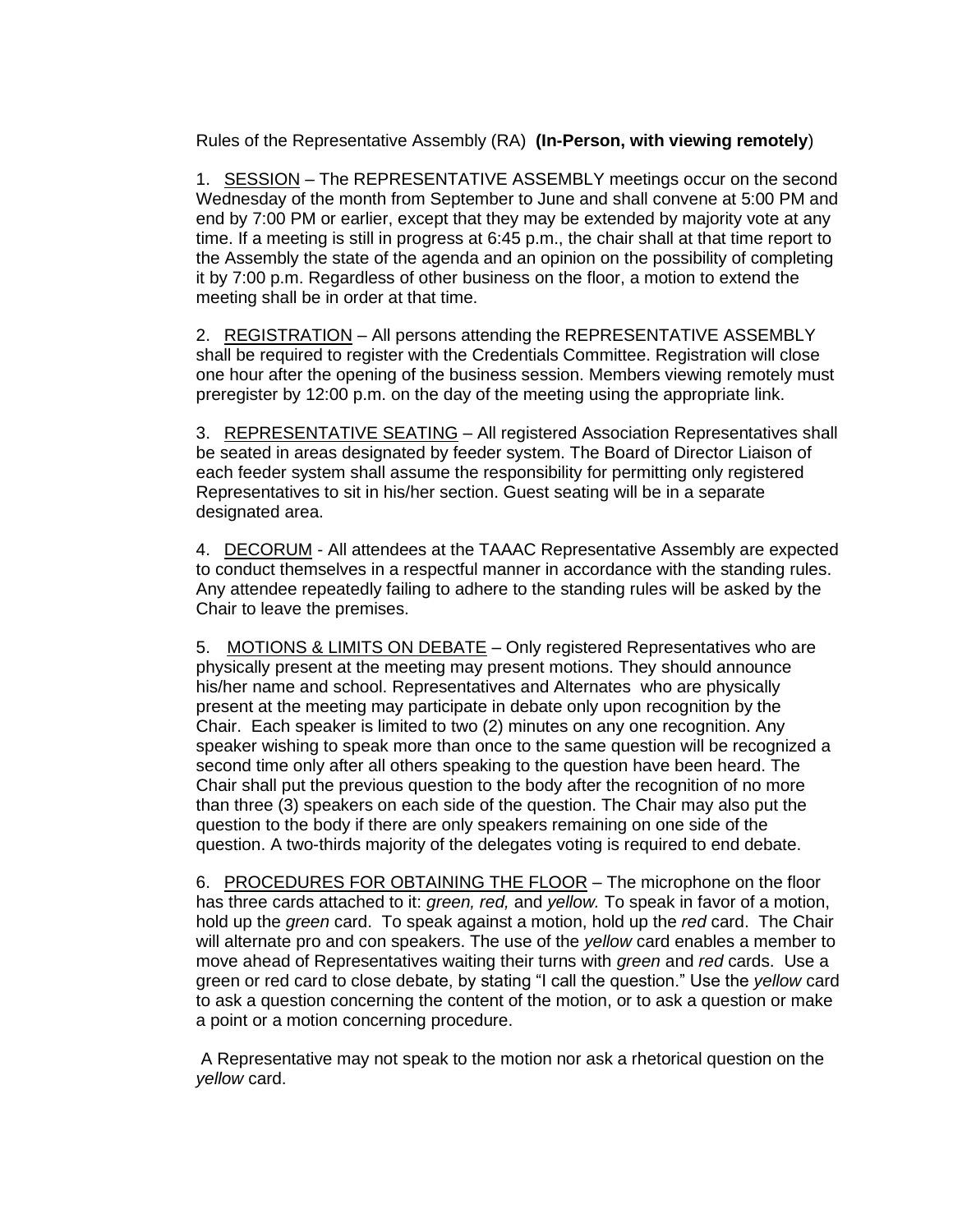A Representative who plans to make a motion should have a seconder ready. When recognized, the Representative should announce their name, school, make the motion, and then announce they have a second. Upon recognition, the seconder should announce their name, school and the words "I second."

(You are urged to consult the Basic Parliamentary Procedure Guide if you have any questions.)

7. SUBMITTING MOTIONS – Motions from the floor shall be presented in writing on the forms provided and be signed by the maker and seconder of the motion, noting the school or affiliate to which they belong. (This requirement may be waived by the Chair.)

8. VOTING – Only registered Representatives, who are physically present at the meeting, may vote. Votes will be taken by a show of official voting cards. Each Representative shall have one vote even though they may be credentialed in more than one capacity.

9. VERIFYING – Counted Vote: If the Chair is in doubt, the chair may request that the votes be counted; a counted vote shall be taken at the request of one-third of the Representatives present.

10. ROLL CALL VOTE - A roll call vote shall be taken at the request of two-fifths (40%) of the Representatives present. If so required, the Board of Director Liaison shall make a count of the yeas, nays, and abstentions of the Representatives present in his/her feeder system. The Board of Director Liaison shall report his/her counts of yeas, nays, and abstentions to the Secretary/Treasurer. The count will be tallied and the results reported to the Representatives by the Chair.

When a roll call vote is called for, the assembly doors will be closed.

11. COMMITTEE REPORTS – Committees shall present a report to the Representative Assembly when it is appropriate to do so. Committees shall present all recommendations that involve changes in existing policy or development of new policy to the TAAAC Board of Directors, which shall coordinate the policy changes and submit them to the Representative Assembly for consideration and action.

12. BYLAW AMENDMENTS – Proposed changes to the Bylaws made in accordance with Article XIX of the Bylaws may be presented at one regularly scheduled Representative Assembly meeting and voted upon at the next regularly scheduled Representative Assembly meeting. Bylaws may be amended at a meeting of the Representative Assembly by two-thirds (2/3) vote of the Representatives present and voting.

13. NEW BUSINESS – All New Business Items (NBIs) must be submitted in writing to the President using the appropriate form. NBIs must be filed no later than noon on the fourth Tuesday of the month prior to the Representative Assembly in which it will be considered. Each New Business Item must have a seconder declared on the form and provide rationale for the NBI.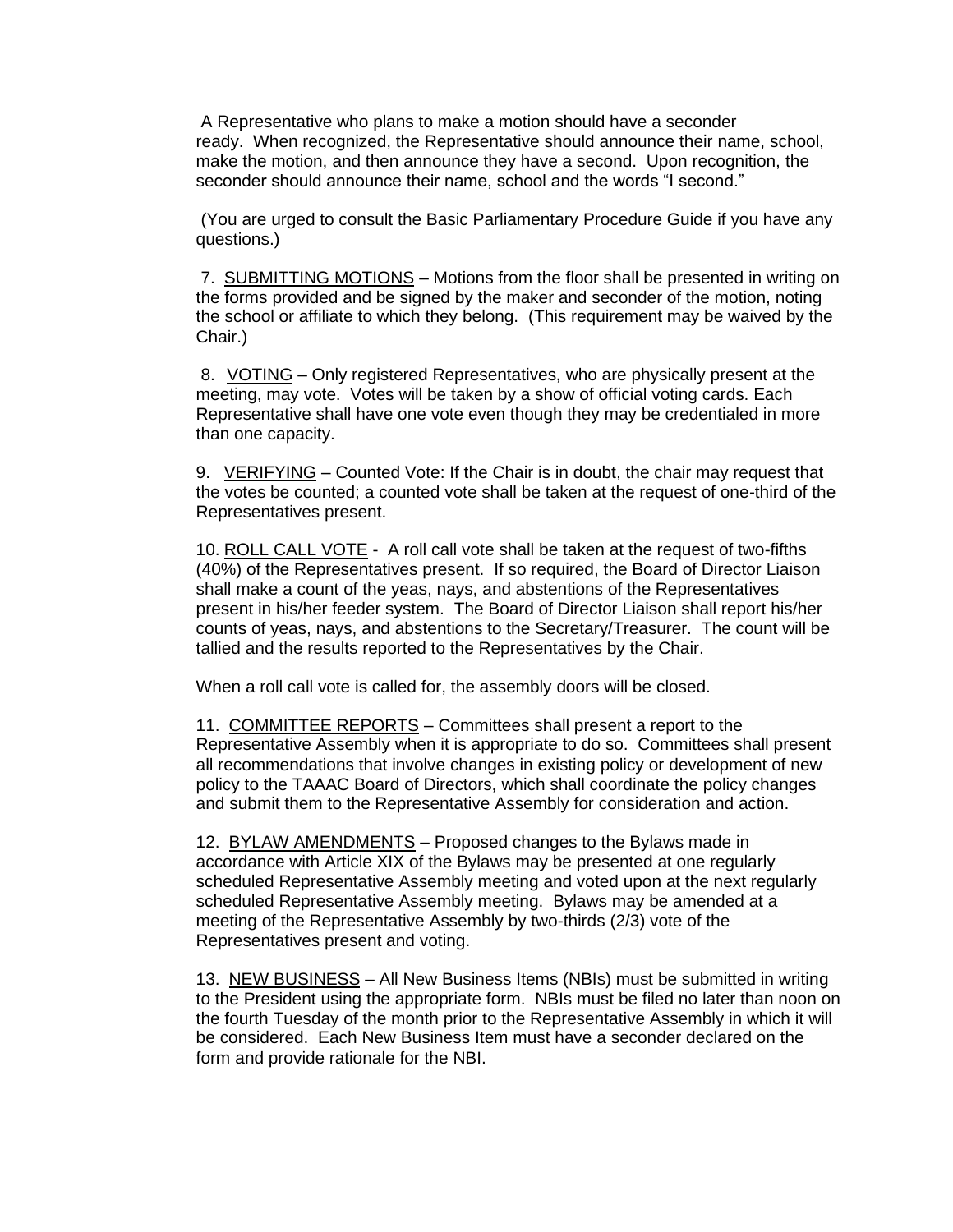Costs associated with the NBI will be determined and reported by TAAAC staff and governance. NBIs will be provided to the building Representatives by the Friday prior to the Representative Assembly.

NBIs will be debated and voted upon at the Representative Assembly in accordance with the most updated version of Robert's Rules of Order.

14. MOTION TO OBJECT TO CONSIDERATION – The Motion to Object to Consideration shall only be in order immediately after the maker of the motion on the floor has had the opportunity to speak to it. Object to Consideration is not debatable and requires a two-thirds of the Representatives voting to sustain the objection. If the Motion to Object to Consideration passes, the body will move onto the next item of consideration.

15. MOTION TO LAY ON THE TABLE - The Motion to Lay on the Table shall be used to postpone indefinitely. The Motion to Lay on the Table is to be the motion used to kill the main motion under debate. The Motion to Lay on the Table shall not be debatable and shall require a two-thirds (2/3) vote of the Representatives voting.

16. ENDORSEMENT FOR COUNTYWIDE OFFICE – The Representative Assembly shall take final action for endorsement. Following standing interview processes conducted by the Government Relations Committee, the ARC will act on a motion to adopt the recommendation of the Government Relations Committee to endorse candidates. The motion cannot be amended. Association Representatives shall vote for each recommendation. To garner an endorsement, the motion to adopt must receive a minimum of 58% affirmative vote.

17. DISTRIBUTION OF MATERIALS - All motions, proposals or other materials distributed to the assembly must be clearly marked as proposals and must be signed by the person distributing them.

18. MINUTES – A copy of the unapproved minutes of the TAAAC Representative Assembly will be made available at the next regularly scheduled Representative Assembly Meeting where the minutes will be amended and/or approved.

19. ACTION ON RULES - The Rules of the TAAAC Representative Assembly shall require a two-thirds (2/3) vote of the Representatives voting to be adopted, amended or suspended.

20. PARLIAMENTARY AUTHORITY – In addition to these Standing Rules, the rules contained in the current edition of Robert's Rules of Oder, latest revision, shall govern the Representative Assembly in all cases in which they are not inconsistent with the Bylaws and these Standing Rules.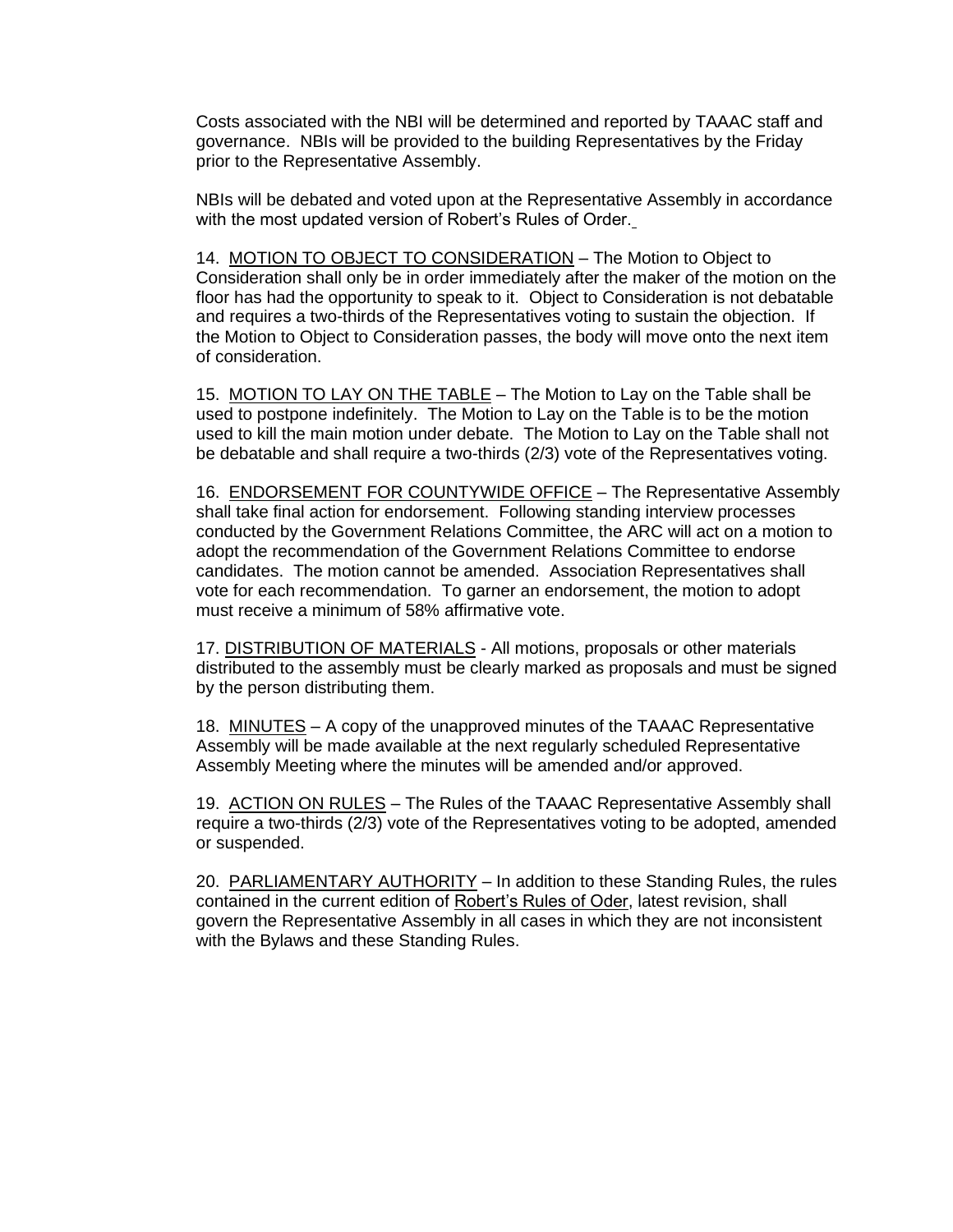ARTICLE 6 REPRESENTATIVE ASSEMBLY (RA) STANDING RULES: **Virtual Meetings**

The following rules of order shall be observed:

1. SESSION: Meetings of the Representative Assembly shall begin promptly at 5:00 p.m. They shall adjourn automatically at 7:00 p.m. or earlier, except that they may be extended by majority vote at any time. If a meeting is still in progress at 6:45 p.m., the chair shall at that time report to the Assembly the state of the agenda and an opinion on the possibility of completing it by 7:00 p.m. Regardless of other business on the floor, a motion to extend the meeting shall be in order at that time.

2. REGISTRATION: Each Representative shall pre-register by 12:00 p.m. on the day of the meeting using the appropriate link.

3. DECORUM: All attendees at the TAAAC Representative Assembly are expected to conduct themselves in a respectful manner in accordance with the standing rules. Any attendee repeatedly failing to adhere to the standing rules will be asked by the Chair to be removed from the meeting and not re-admitted.

4. CHAT: Any "Chat" feature will be limited to only be seen by the hosts of the meeting while debate is in progress. The chat will be enabled for all to see at other times. The chat may not be used for campaigning, or debate on items on the agenda.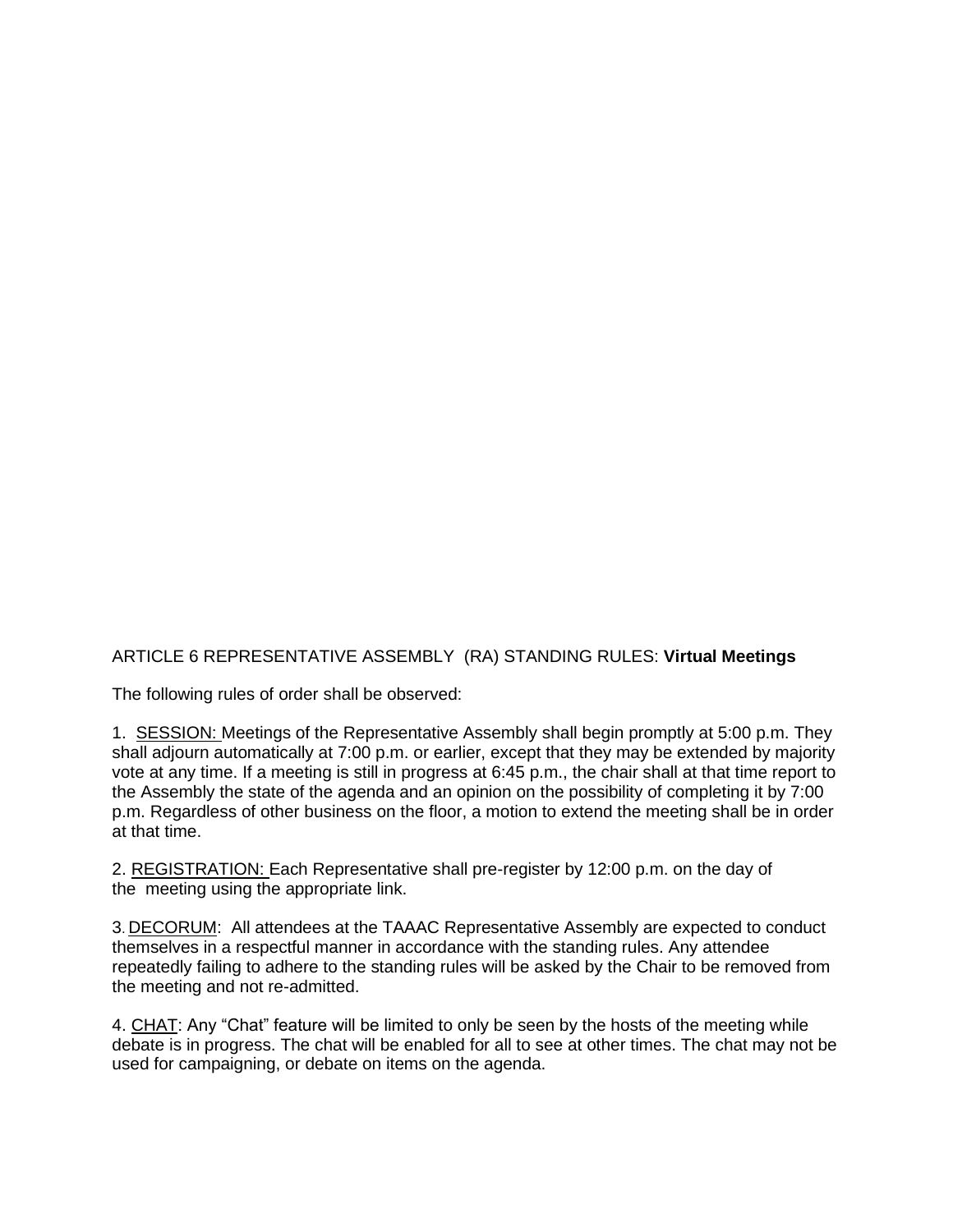5. MOTIONS & LIMITS ON DEBATE: Only Representatives certified by the Credentials Committee may present motions and vote; however, any TAAAC member shall be granted the privilege of the floor for questions or debate. Each speaker on a green or red card is limited to two (2) minutes on any one recognition. Any speaker wishing to speak more than once to the same question will be recognized a second time only after all others speaking to the question have been heard. The speaker shall comply with the ruling of the time- keeper. The Chair shall put the previous question to the body after the recognition of no more than three (3) speakers on each side of the question. The Chair may also put the question to the body if there are only speakers remaining on one side of the question. A two-thirds majority of the delegates voting is required to end debate.

6. PROCEDURES TO OBTAIN THE FLOOR: All Representatives seeking recognition will use the raise hand feature located in the participant list. When recognized by the chair, the person will first state his/her name, representative unit, and whether they are speaking for the unit or as an individual. During debate on a motion a Building Representative must type in the chat box "green" to speak in favor, "red" to speak against, and "yellow" to ask a question. The use of the *yellow* card enables a member to move ahead of Representatives waiting their turns with *green* and *red* cards. Use a green or red card to close debate, by stating "I call the question." Use the *yellow* card to ask a question concerning the content of the motion, or to ask a question or make a point or a motion concerning procedure.

A Representative may not speak to the motion nor ask a rhetorical question on the *yellow* card.

A Representative who plans to make a motion should have a seconder ready. When recognized, the Representative should announce their name, school, make the motion, and then announce they have a second. Upon recognition, the seconder should announce their name, school and the words "I second."

When possible, the chair will alternately recognize opposite views on any particular motion or action.

(You are urged to consult the Basic Parliamentary Procedure Guide if you have any questions.)

7. SUBMITTING MOTIONS: All motions must be written prior to presentation. These are to be submitted to the secretary by private message in the chat or email (DLanham@mseanea.org) for inclusion in the official minutes. This rule pertains only to main motions.

8. VOTING: Only registered representatives may vote. Ballot Votes will be taken in a format determined by the nominating committee. Procedural votes conducted by the chair will either be by use of a raised hand feature or by asking if there are any objections, thereby passing by consent. Each Representative shall have one vote even though they may be credentialed in more than one capacity.

9. ROLL CALL VOTE: A roll call vote shall be taken at the request of two-fifths (40%) of the Representatives present.

10. NEW BUSINESS: All New Business Items (NBIs) must be submitted in writing to the President using the appropriate form. NBIs must be filed no later than noon on the fourth Tuesday of the month prior to the Representative Assembly in which it will be considered. Each New Business Item must have a seconder declared on the form and provide rationale for the NBI. Costs associated with the NBI will be determined and reported by TAAAC staff and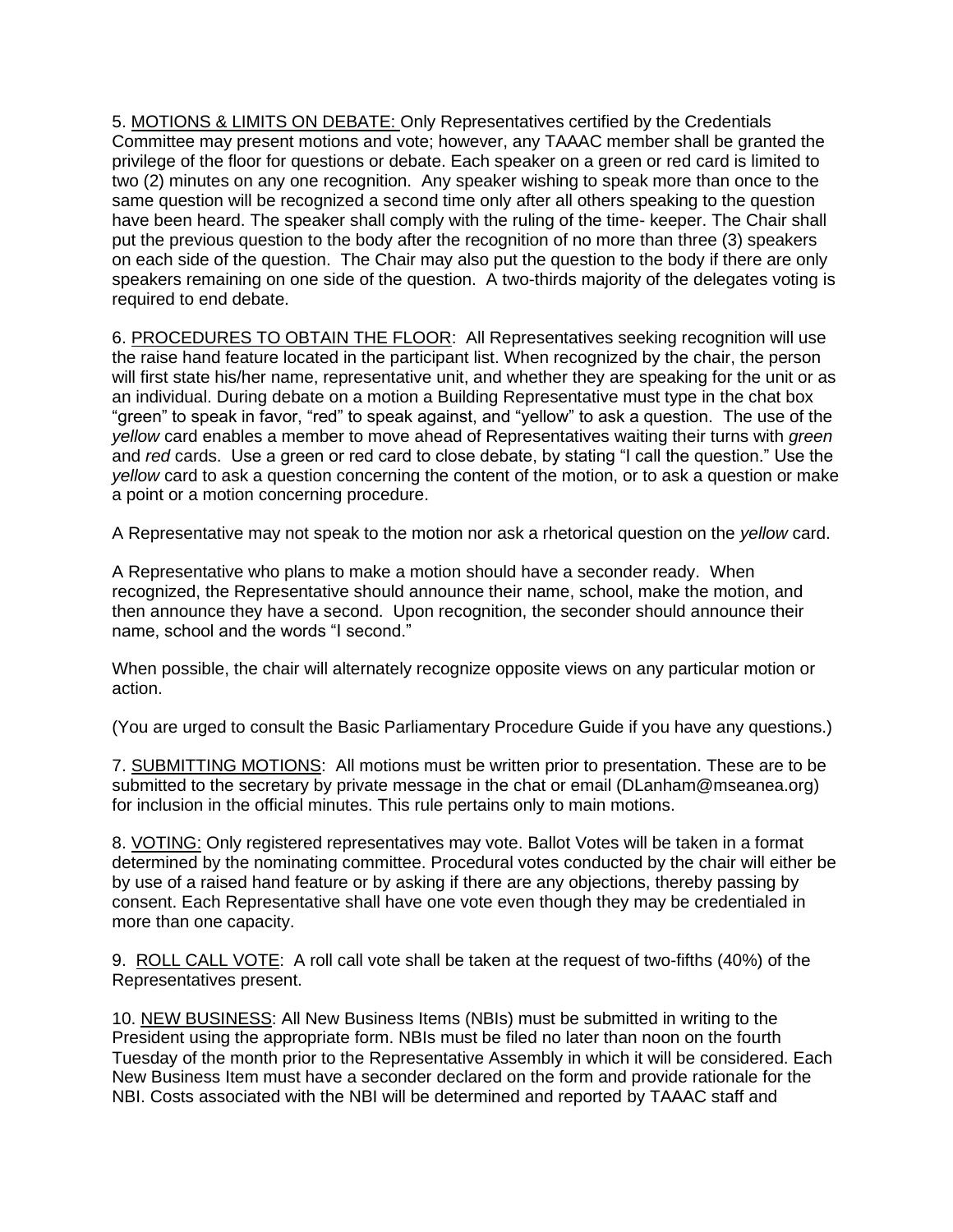governance. NBIs will be provided to the building representatives by the Friday prior to the Representative Assembly. NBIs will be debated and voted upon at the Representative Assembly in accordance with the most updated version of Robert's Rules of Order.

11. COMMITTEE REPORTS: Committees shall present a report to the Representative Assembly when it is appropriate to do so. Committees shall present all recommendations that involve changes in existing policy or development of new policy to the TAAAC Board of Directors, which shall coordinate the policy changes and submit them to the Representative Assembly for consideration and action.

12. BYLAW AMENDMENTS: Proposed changes to the Bylaws made in accordance with Article XIX of the Bylaws may be presented at one regularly scheduled Representative Assembly meeting and voted upon at the next regularly scheduled Representative Assembly meeting. Bylaws may be amended at a meeting of the Representative Assembly by two-thirds (2/3) vote of the Representatives present and voting.

13. MOTION TO OBJECT TO CONSIDERATION: The Motion to Object to Consideration shall only be in order immediately after the maker of the motion on the floor has had the opportunity to speak to it. Object to Consideration is not debatable and requires a two-thirds vote against consideration to sustain the objection. If the Motion to Object to Consideration passes, the body will move onto the next item of consideration.

14. MOTION TO LAY ON THE TABLE: The Motion to Lay on the Table shall be used to postpone indefinitely. The Motion to Lay on the Table is to be the motion used to kill the main motion under debate. The Motion to Lay on the Table shall not be debatable and shall require a two-thirds (2/3) vote of the Representatives voting.

15. ENDORSEMENT FOR COUNTYWIDE OFFICE: The Representative Assembly shall take final action for endorsement. Following standing interview processes conducted by the Government Relations Committee, the RA will act on a motion to adopt the recommendation of the Government Relations Committee to endorse candidates. The motion cannot be amended. Association Representatives shall vote for each recommendation. To garner an endorsement, the motion to adopt must receive a minimum of 58% affirmative vote.

16. DISTRIBUTION OF MATERIALS: All motions, proposals or other materials distributed to the assembly must be clearly marked as proposals and must be signed by the person distributing them.

17. MINUTES: A copy of the unapproved minutes of the TAAAC Representative Assembly will be made available at the next regularly scheduled Representative Assembly Meeting where the minutes will be amended and/or approved.

18. ACTION ON RULES: The Rules of the TAAAC Representative Assembly shall require a two-thirds (2/3) vote of the Representatives voting to be adopted, amended or suspended.

19. PARLIAMENTARY AUTHORITY: In addition to these Standing Rules, the rules contained in the current edition of Robert's Rules of Order, latest revision, shall govern the Representative Assembly in all cases in which they are not inconsistent with the Bylaws and these Standing Rules.